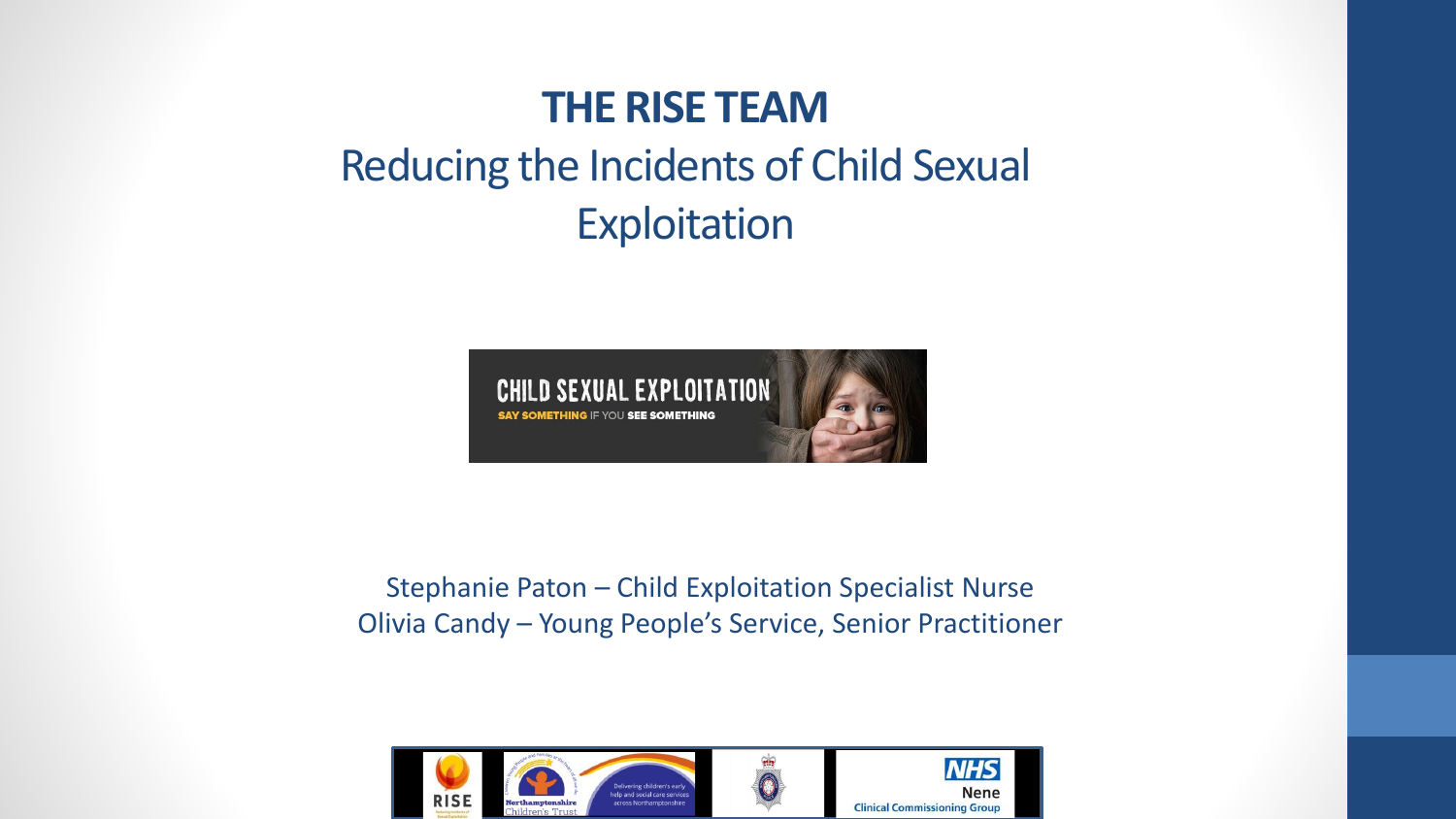#### Rise – Multi Agency Team

- Northamptonshire Children's Trust Young People's Service. Senior Exploitation Practitioner with a team of 19 practitioners.
- POLICE staff including investigators, intelligence office & safeguarding officers. Disruption/Distraction techniques, currently holding 56 live investigations.
- HEALTH Child Exploitation Specialist Nurse Recognising the impact on health from child exploitation on the young person and wider family and ensuring those needs are met.
- Co-located at Criminal Justice Centre with the Missing persons unit and the Missing Children's team.
	- Tier 4 Service

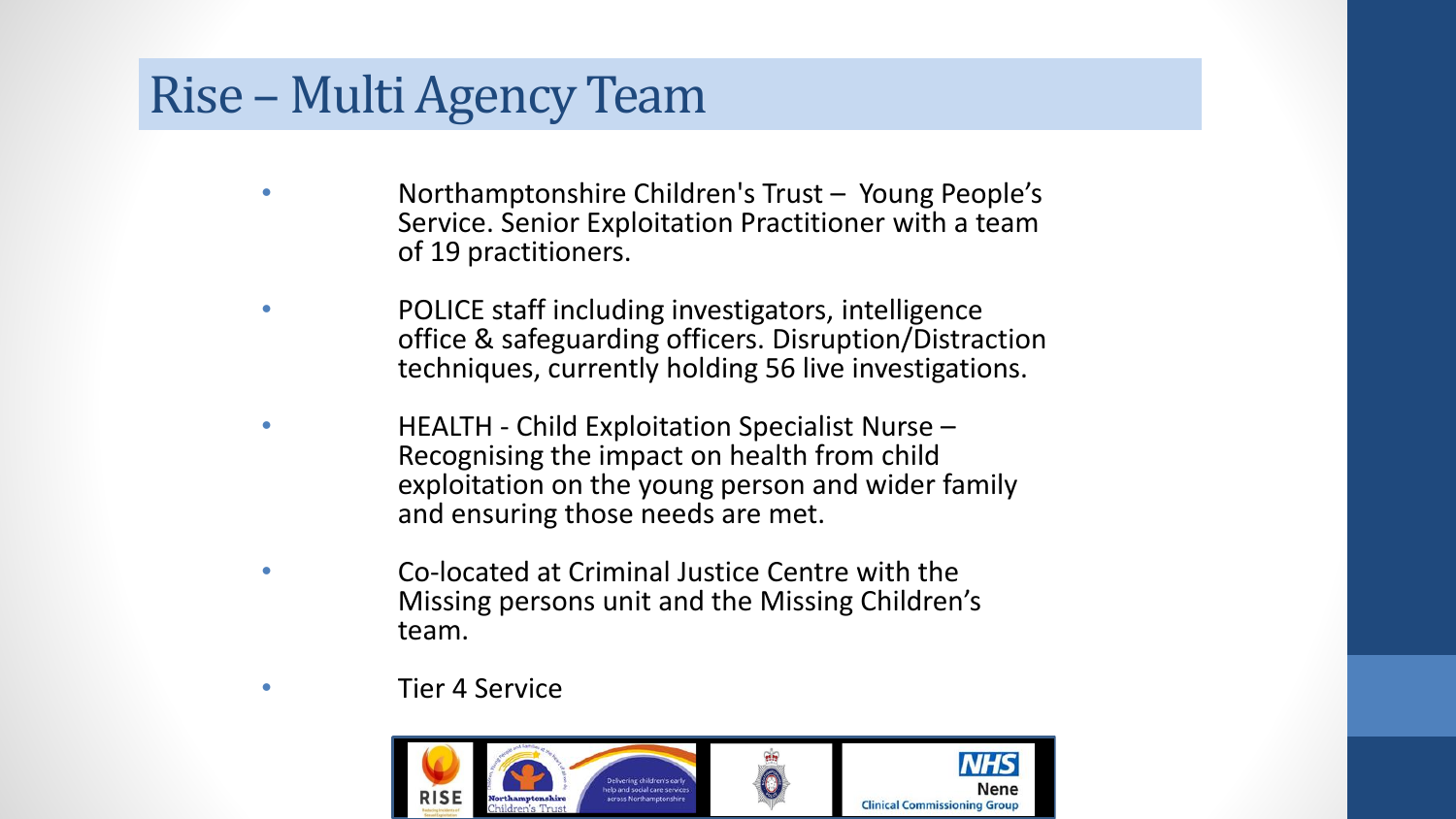# Supporting CSE in our County

- Encourage partnership working with the team around the young person.
- Consistent approach.
- Listening to the voice of the child.
- Exploring the push and pull factors.
- Contextual safeguarding approach
- Observing for risk indicators.
- Ensuring unmet health needs are met
- Safety Planning
- Multi-agency working.
- Seeking advice from specialist agencies such as the Vulnerable Adolescents Panel (VAP).
- Training/Education Sarah's Story
- Prosecution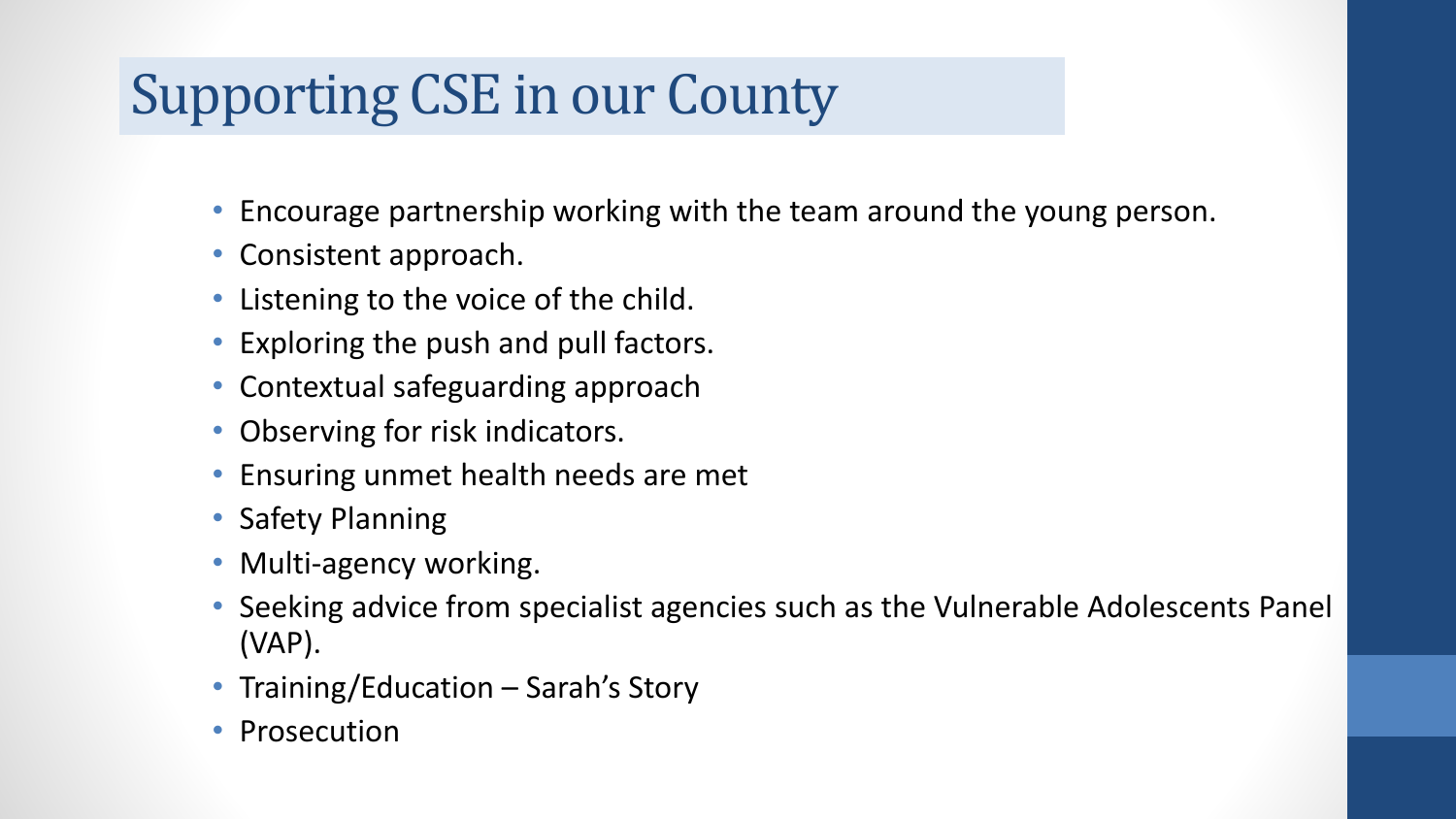## **Statistics**

#### Young people aged 13-15yrs remain the largest group within RISE.



The true impact of COVID-19, and the harm inflicted by offenders during lockdown is unclear. It is recognised measures to stop the spread of the virus may have increased the risk of certain forms of child sexual abuse. Throughout the COVID-19 pandemic, reports to police for all types of sexual offences have decreased compared to previous years. Referrals into the RISE team have reduced however the proportion of high risk complex cases has increased and a robust step down plan is now in place for work to continue as risk levels decrease. Barnardos reported a 38% increase in the number of young people experiencing or at risk of CSE across the UK and this is increasing.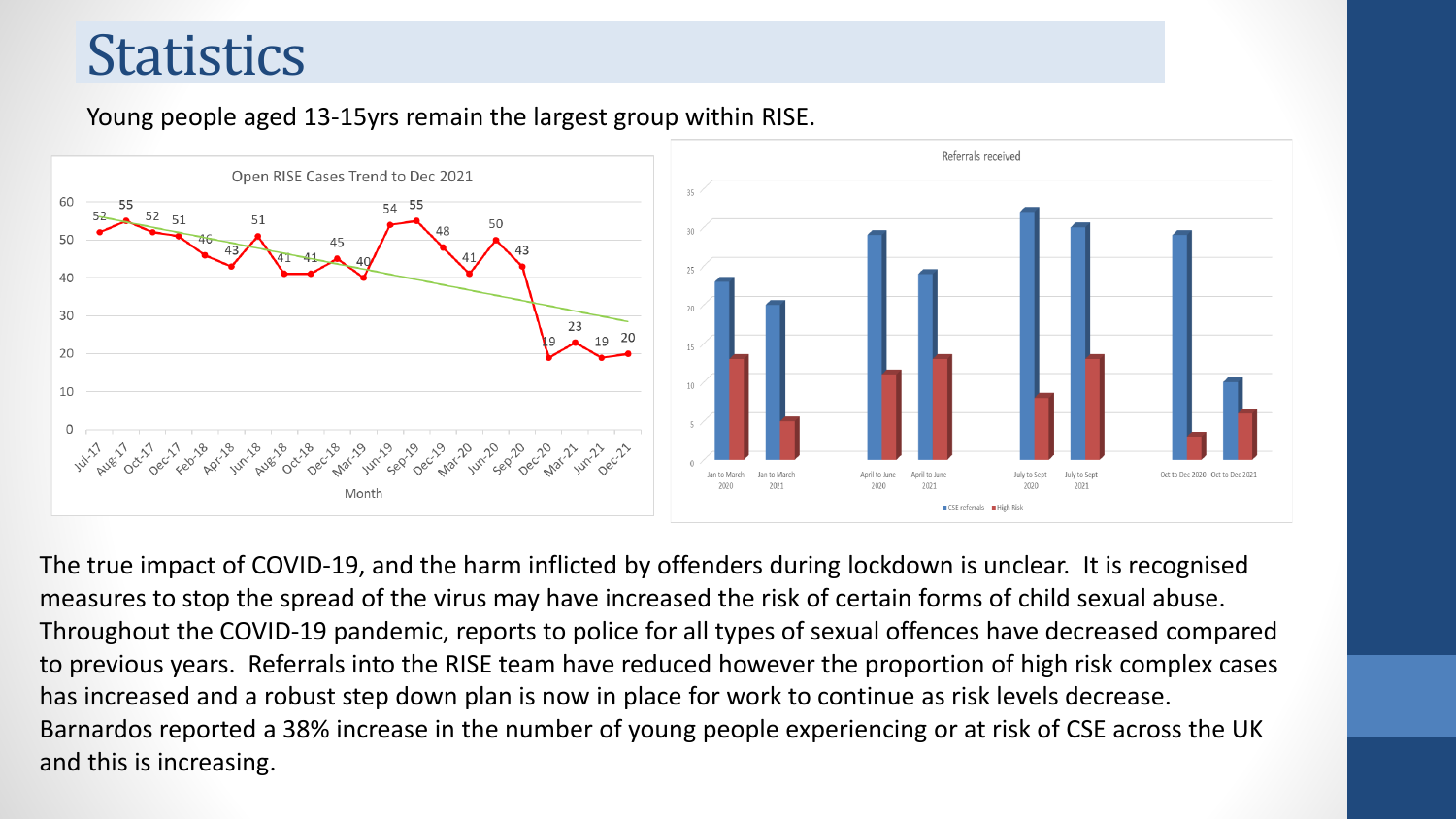### Sarah's Story- [Professionals](https://youtu.be/G6KdMsh7AiQ) Edit

- Reflect on the Grooming Line whilst listening to Sarah's story.
- Targeting, friendship, loving relationship stage, Abusive stage
- Relationship model young person is groomed into believing the adult is their boyfriend/girlfriend and then sexually exploited by other adults - Creation of a trauma bond

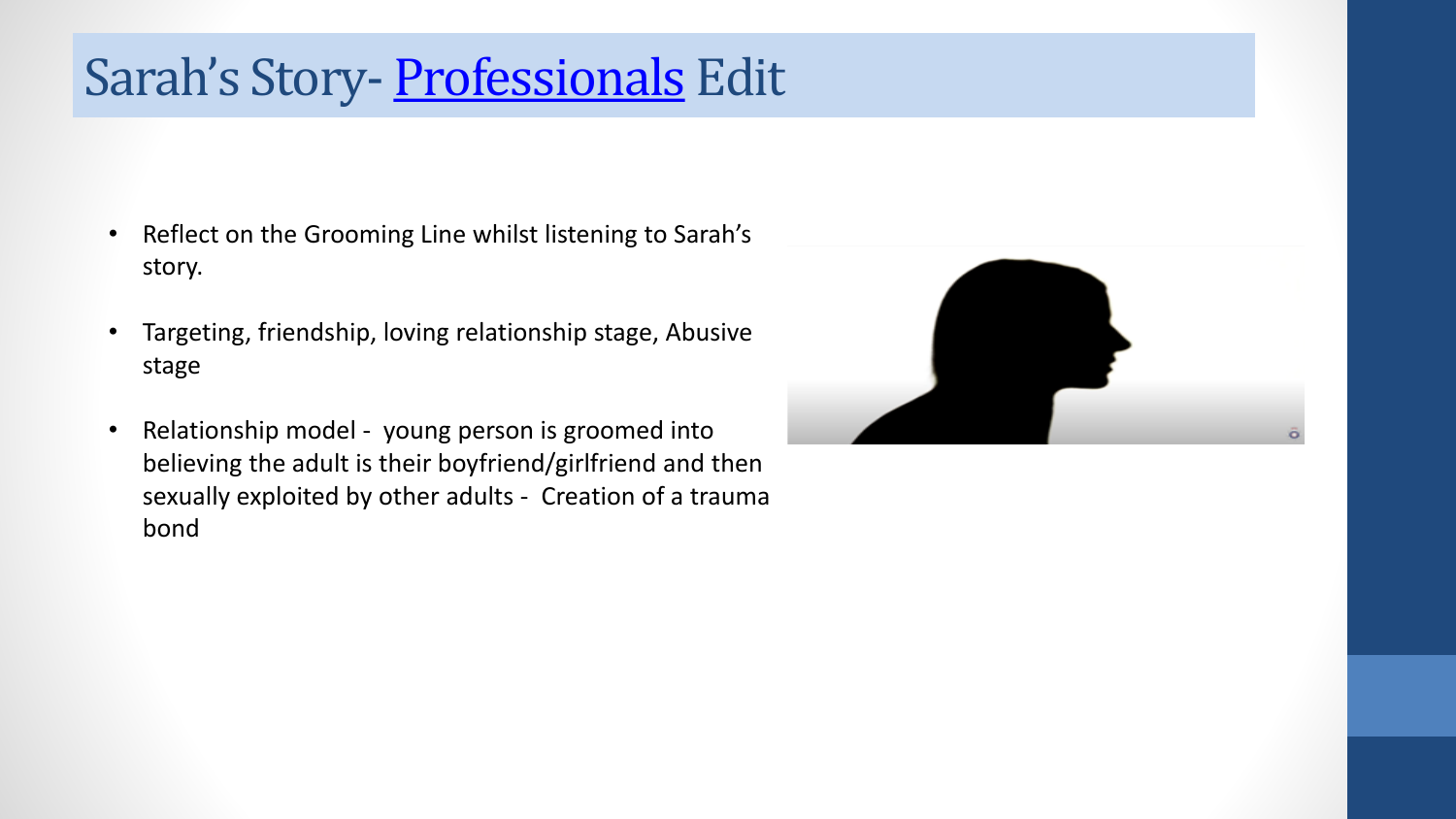#### **Contacts**

- Fearless.org anonymous reporting for young people
- Target Tier 3 CSE support for children at risk of online exploitation http://www.servicesix.co.uk/target.html
- CIRV Community Initiative to Reduce Violence -reducing drugs and violence associated with gangs aimonline.org/CIRV/
- RISE [rise@northants.pnn.police.uk](mailto:rise@northants.pnn.police.uk) 01604 888345
- Modern slavery helpline 08000121700
- NSCP CSE toolkit and assessment http://www.northamptonshirescb.org.uk/tackling-childsexual-exploitation-cse-/